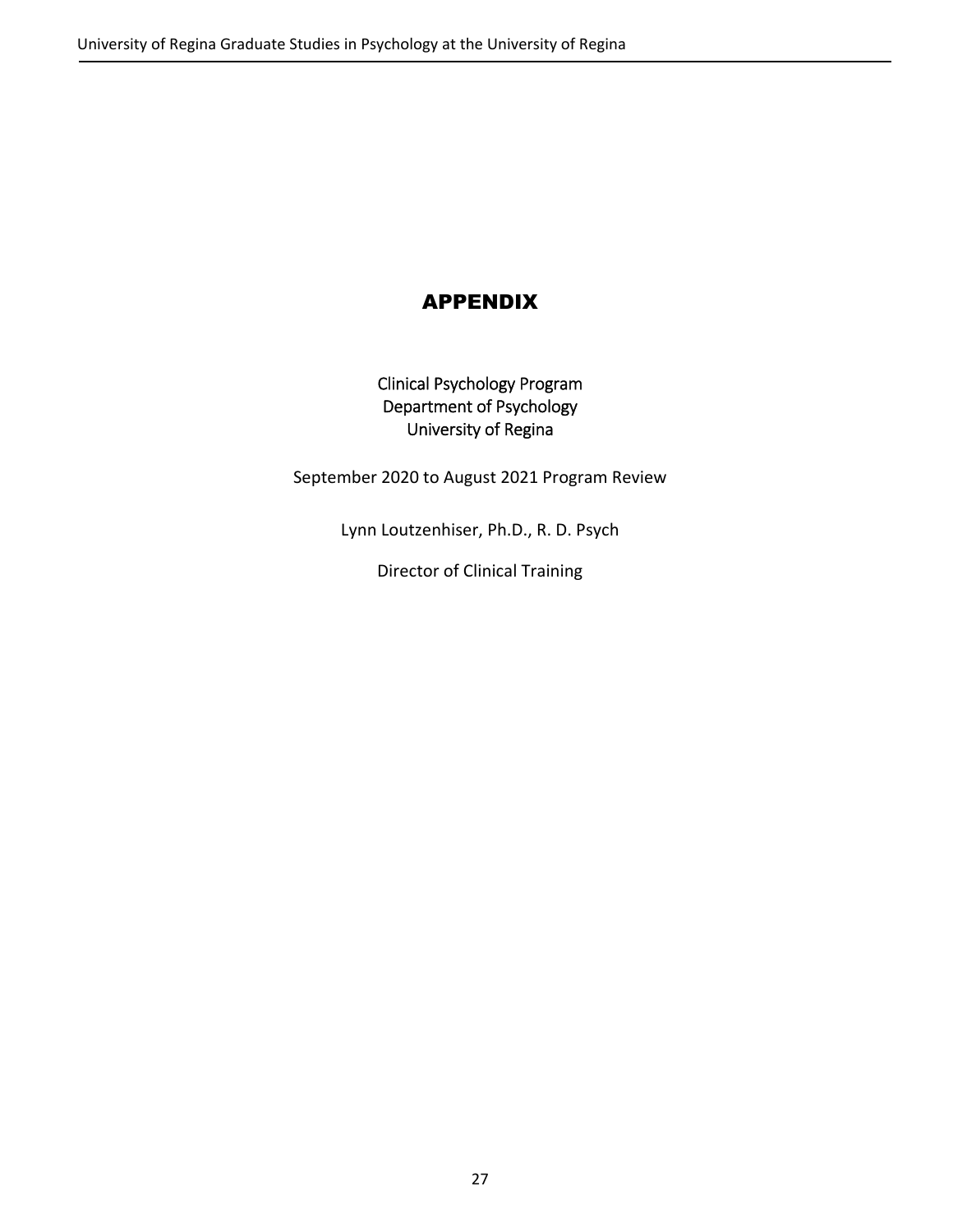## **Overview of Review**

CPA encourages us to evaluate our program on a regular basis. The purpose of this report is to review the goals, objectives and outcomes of the Clinical Psychology Program. Please send comments and feedback to lynn.loutzenhisert@uregina.ca.

## **Research**

*Research Goals:* We strive to prepare students to have an understanding and respect for both basic and applied research. We subscribe to the views that the clinical scientist, who is competently trained in practice, makes the most significant contributions to clinical research; and the practitioner, who is familiar with the body of basic and applied research, and, who can critically evaluate research findings makes the soundest contributions to society and the profession.

*Research Objectives:* To meet the above goals, students: 1) take courses in research methods and statistics and gain experience in program evaluation; 2) take clinical courses that incorporate research literature; 3) complete an Master's thesis and Ph.D. dissertation; and 4) participate in faculty research projects.

|                            | $2012 -$ | 2013- | 2014- | $2015 -$ | 2016- | $2017 -$ | 2018- | 2019- | 2020- |
|----------------------------|----------|-------|-------|----------|-------|----------|-------|-------|-------|
|                            | 2013     | 2014  | 2015  | 2016     | 2017  | 2018     | 2019  | 2020  | 2021  |
| Research Methods course    | 94%      | 90%   | 88%   | 88%      | 90%   | 91%      | 91%   | 90%   | 91%   |
| average                    |          |       |       |          |       |          |       |       |       |
| Statistics course average  | 90%      | 89%   | 88%   | 90%      | 92%   | 93%      | 90%   | 87%   | 93%   |
| Students with at least one | 100%     | 100%  | 100%  | 100%     | 86%   | 75%      | 80%   | 53%   | 57%   |
| conference presentation    |          |       |       |          |       |          |       |       |       |
| Students with at least one | 82%      | 89%   | 64%   | 70%      | 66%   | 56%      | 62%   | 63%   | 80%   |
| refereed publication       |          |       |       |          |       |          |       |       |       |
| <b>Students holding RA</b> | 59%      | 57%   | 64%   | 56%      | 53%   | 36%      | 31%   | 47%   | 94%   |
| positions*                 |          |       |       |          |       |          |       |       |       |
| Students with major        | 56%      | 64%   | 39%   | 37%      | 47%   | 42%      | 40%   | 50%   | 69%   |
| external funding*, **      |          |       |       |          |       |          |       |       |       |
| Students with Faculty of   | 74%      | 64%   | 69%   | 97%      | 93%   | 75%      | 66%   | 73%   | 69%   |
| Graduate Studies &         |          |       |       |          |       |          |       |       |       |
| Research(FGSR) funding*    |          |       |       |          |       |          |       |       |       |

*Outcomes:* The following are some indicators that represent how we are doing in this area:

\* excludes students who are on or have completed the predoctoral residency

\*\*includes both tri-council funding and other major external funding

# **Clinical Practice**

*Clinical Practice Goals:* Students will be trained to be competent in assessment, diagnosis, and intervention. In each area, students will gain competency in the development and maintenance of interpersonal relationships, including competency in working with diverse groups. It is recognized, however, that the field of clinical psychology is diverse and no single practitioner can master all areas. Students will be taught to recognize their skills and when appropriate refer to colleagues who have the requisite skills.

*Clinical Practice Objectives:* Students will meet the clinical goals by: 1) completing course work in psychopathology, assessment and interventions exposing students to more than one theoretical orientation and skills for working with both adults and children and diverse populations; 2) carrying out at least 2700 hours of clinical training under supervision; and 3) completing comprehensive exams that require an oral case presentation, a review paper on a clinical topic, and an ethics oral exam.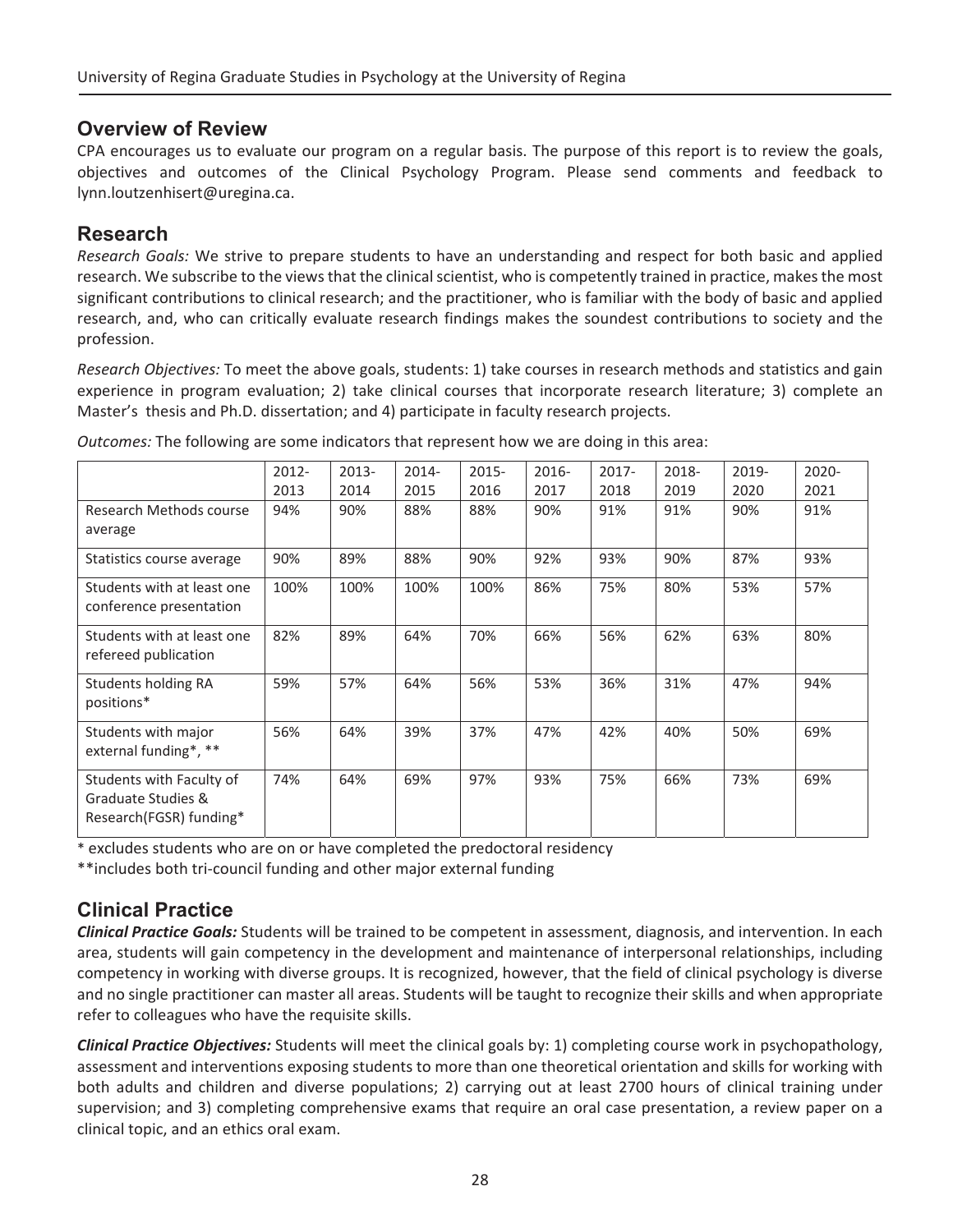|                                                  | 2012-2013                        | 2013-2014                        | 2014-2015                        | 2015-2016                        | 2016-2017                        | 2017-2018                        | 2018-2019                        | 2019-2020                        | 2020-2021                        |
|--------------------------------------------------|----------------------------------|----------------------------------|----------------------------------|----------------------------------|----------------------------------|----------------------------------|----------------------------------|----------------------------------|----------------------------------|
| Psychopathology                                  | 87%                              | 91%                              | 87%                              | 87%                              | 86%                              | 87%                              | 88%                              | 91%                              | 90%                              |
| Assessment I                                     | 89%                              | 87%                              | 86%                              | 87%                              | 88%                              | 90%                              | 88%                              |                                  | 86%                              |
| Assessment II                                    | $\overline{\phantom{a}}$         | 90%                              | $\overline{\phantom{a}}$         | 88%                              | $\overline{\phantom{a}}$         |                                  | 89%                              | 90%                              | $\overline{\phantom{a}}$         |
| Interventions I                                  | 87%                              | 85%                              | 84%                              | 87%                              | 84%                              | 88%                              | 88%                              | 84%                              | 86%                              |
| Interventions II                                 | 87%                              |                                  | 89%                              | ٠                                | 91%                              | 91%                              | 93%                              |                                  | 96%                              |
| Percentage<br>Students<br>Matched                | 100%<br>(84% of<br>Canadian      | 100%<br>(86% of<br>Canadian      | 100%<br>(84% of<br>Canadian      | 100%<br>(94% of<br>Canadian      | 100%<br>(95% of<br>Canadian      | 100%<br>(85% of<br>Canadian      | 100%<br>(92% of<br>Canadian      | 100%<br>(86% of<br>Canadian      | 100%<br>(90% of<br>Canadian      |
| (includes those)<br>matched through<br>Phase II) | students<br>matched<br>by APPIC) | students<br>matched<br>by APPIC) | students<br>matched<br>by APPIC) | students<br>matched<br>by APPIC) | students<br>matched<br>by APPIC) | students<br>matched<br>by APPIC) | students<br>matched<br>by APPIC) | students<br>matched<br>by APPIC) | students<br>matched<br>by APPIC) |

|           | <b>Predoctoral Residency Sites</b>                                            |
|-----------|-------------------------------------------------------------------------------|
| 2021-2022 | University of Ottawa, Centre for Psychological Service, Ottawa, ON            |
|           | Royal Ottawa Health Care Group, Ottawa, ON                                    |
|           | Memorial University of Newfoundland, Student Wellness and Counselling Centre, |
|           | St. John's NL                                                                 |
| 2020-2021 | Northern Ontario Psychology Internship Consortium, Thunder Bay, ON            |
|           | Vancouver Coastal Health Vancouver, BC                                        |
|           | Royal Ottawa Health Care Group, Ottawa, ON                                    |
|           | University of Manitoba Clinical Health, Winnipeg, MB                          |
|           | London Clinical Psychology Consortium, London, ON                             |
|           | Kingston Internship Consortium, Kingston ON                                   |
|           | SHA Regina Clinical Psych, Regina SK                                          |
| 2019-2020 | University of Manitoba Clinical Health                                        |
|           | London Clinical Psychology Consortium, London, ON                             |
|           | The Ottawa Hospital, Ottawa, ON                                               |
|           | Waterloo Region Psychology Consortium                                         |
|           | Edmonton Consortium, Edmonton, AB                                             |
|           | Saskatoon Health Region, Saskatoon, SK                                        |
| 2018-2019 | University of Manitoba Clinical Health                                        |
|           | Nova Scotia Health Authority - Annapolis Valley                               |
|           | University of Ottawa, Centre for Psychological Service                        |
|           | Royal Ottawa Health Care Group                                                |
|           | Saskatoon Health Region, Saskatoon, SK                                        |
| 2017-2018 | University of Manitoba Clinical Health                                        |
|           | Psychology Internship-ROMHC Site, Ottawa, ON                                  |
|           | Nova Scotia Capital District Mental Health Internship                         |
|           | Regina Qu'Appelle Health Region (primary rotation: WRC Children's Program)    |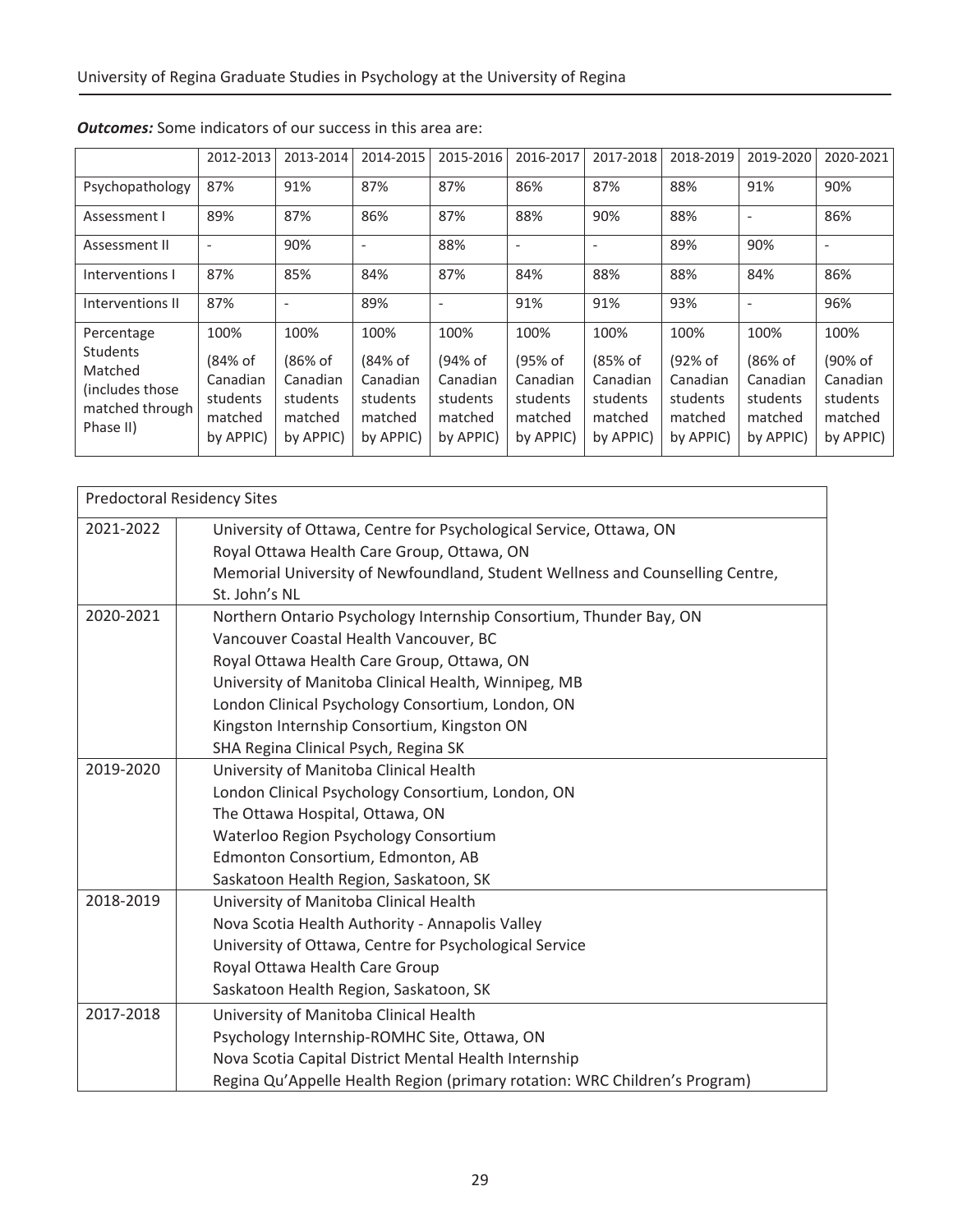| 2016-2017 |        | Northern Ontario Psychology Internship Consortium, Thunder Bay, ON  |
|-----------|--------|---------------------------------------------------------------------|
|           |        | Calgary Clinical Psychology Program, Calgary AB                     |
|           |        | Vancouver Coast, Vancouver, BC                                      |
|           |        | London Clinical Psychology Consortium, London, ON                   |
| 2015-2016 | □      | University of Arizona College of Medicine                           |
|           | $\Box$ | Calgary Clinical Psychology Program                                 |
|           | □      | London Clinical Psychology Consortium; Adult Mental Health Track    |
|           | □      | Hospital for Sick Children Psychology Internship-Toronto, ON        |
|           | □      | Annapolis Valley Health Psychology Internship, Kentville, NS        |
|           | $\Box$ | Regina Qu'Appelle Health Region                                     |
| 2014-2015 | П      | Vancouver Coastal Health                                            |
|           | $\Box$ | Royal Ottawa Health Care Group                                      |
|           | $\Box$ | University of Washington                                            |
|           | □      | Saskatoon Health Region                                             |
|           | П      | Centre for Addiction & Mental Health - Clarke Division, Toronto, ON |
|           | □      | Regina Qu'Appelle Health Region                                     |
| 2013-2014 | $\Box$ | Vancouver Coastal Health                                            |
|           | $\Box$ | Royal Ottawa Health Care Group                                      |
|           | □      | Ottawa Hospital Health and Rehabilitation Psychology                |
|           | □      | Regina Qu'Appelle Health Region (2)                                 |

# **Knowledge**

*Knowledge Goals:* Students will gain a working understanding of biological, social, cognitive and affective bases of behaviour as well as individual differences, statistics and research methods. A more thorough knowledge of personality, psychopathology, assessment, diagnostics, intervention, ethics and professional behaviour will be obtained.

*Knowledge Objectives:* To meet the knowledge goals students: 1) complete course work at the graduate level in all of the above areas, 2) gain knowledge through clinical experiences, and 3) complete comprehensive exams.

*Outcomes:* Indicators of success are reflected in course work completion noted above but also in marks for the following courses:

|                     | $2012 -$ | 2013- | $2014 -$ | 2015- | 2016- | $2017 -$ | 2018- | 2019- | $2020 -$ |
|---------------------|----------|-------|----------|-------|-------|----------|-------|-------|----------|
|                     | 2013     | 2014  | 2015     | 2016  | 2017  | 2018     | 2019  | 2020  | 2021     |
| 803 (Psychometrics) |          | 91%   |          | 91%   |       | $91% -$  | 93%   | 95%   | 96%      |
| 845 or 847          | 82%      |       | 89%      |       | 89%   |          | 91%   |       | 93%      |
| (Neuropsychology)   |          |       |          |       |       |          |       |       |          |
| 881 (Information    |          | 90%   |          | 89%   |       | 89%      |       | 91%   | 92%      |
| Processing)         |          |       |          |       |       |          |       |       |          |
| 820 (Social)        | 88%      |       | 91%      | 89%   | 92%   |          | 91%   |       | 91%      |
|                     |          |       |          |       |       |          |       |       |          |

# **Ethics and Professional Conduct**

*Ethics and Professional Conduct Goals:* Students will be prepared to be ethical and professional in their research, clinical, and teaching activities, and sensitive to issues of racial and cultural diversity and individual differences.

*Ethics and Professional Conduct Objective:* To meet the ethical goals of our program, students: 1) take a course in professional ethics, 2) are exposed to diverse clients at clinical training sites(over 2700 hours of clinical training), 3) complete an oral ethics exam as part of the comprehensive examination process, and 4) apply for ethics approval for Master's . and Ph.D. research.

*Outcomes:* This is measured through the following: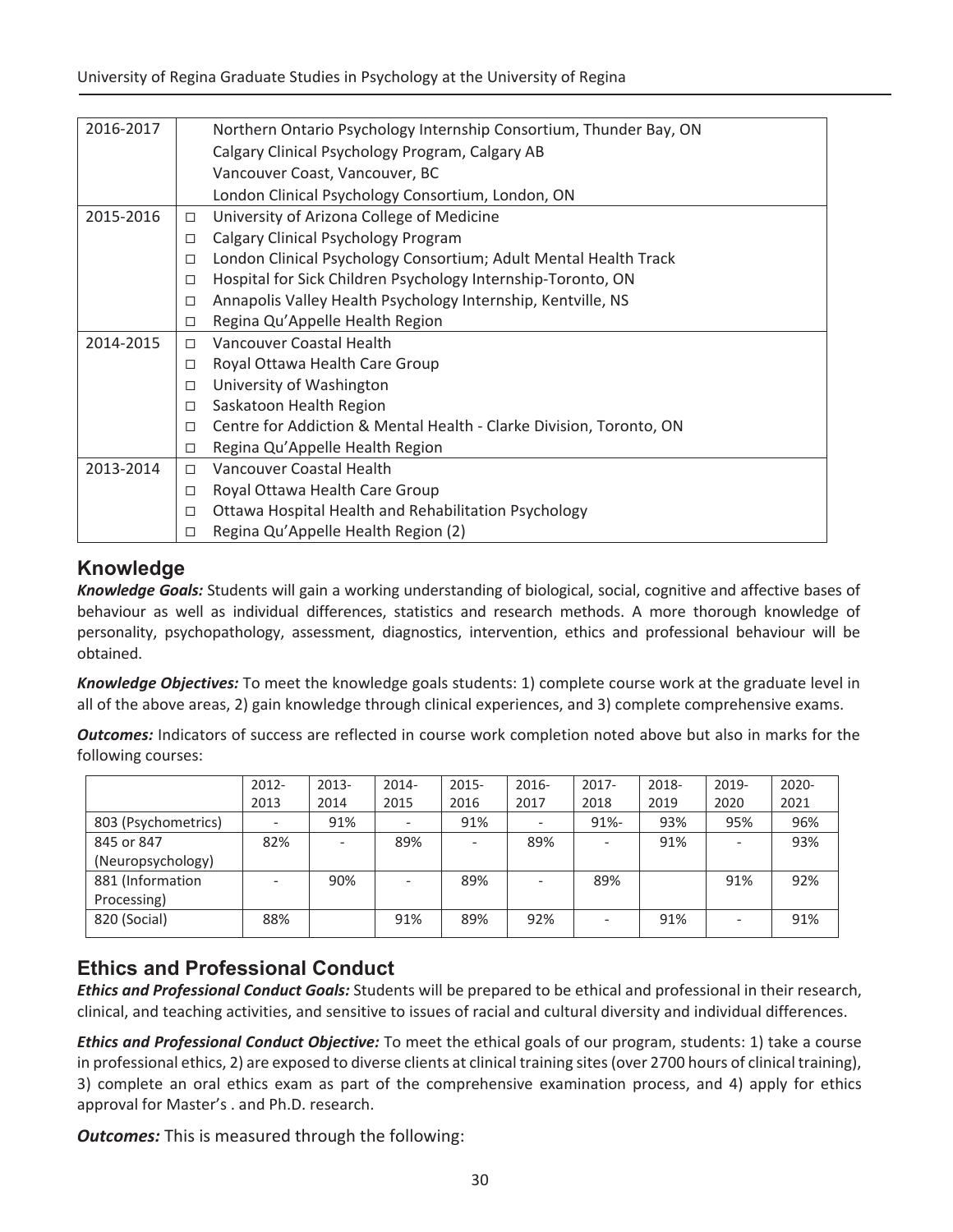# **Leadership**

*Leadership Goals:* Students will gain experiences that prepare them to take leadership roles and contribute to psychology as a profession.

*Leadership Objectives:* Students complete a seminar in professional issues at the PhD level and are encouraged to:

- 1) present and publish their work,
- 2) attend professional seminars and conferences when possible;
- 3) gain experience in supervision of junior students;
- 4) obtain experience as teaching assistants or sessional instructors;
- 5) be active in the department and the PGSA and the community, and
- 6) be members of the Canadian Psychological Association or other professional organizations.

*Outcomes:* Indicators of outcome in this area are seen through examination of students enrolled each year:

|                     | 2012-2013 | 2013-2014 | 2014-2015 | 2015-2016 | 2016-2017 | 2017-2018 | 2018-2019 | 2019-2020 | 2020-2021 |
|---------------------|-----------|-----------|-----------|-----------|-----------|-----------|-----------|-----------|-----------|
| Conference          | 100%      | 100%      | 86%       | 89%       | 86%       | 75%       | 80%       | 53%       | 57%       |
| Presentations       |           |           |           |           |           |           |           |           |           |
| <b>Publications</b> | 82%       | 89%       | 64%       | 63%       | 66%       | 56%       | 62%       | 62%       | 62%       |
| TA/Sessional        | 56%       | 75%       | 64%       | 70%       | 75%       | 69%       | 54%       | 56%       | 69%       |
| Positions           |           |           |           |           |           |           |           |           |           |
| Professional<br>Org | 97%       | 100%      | 94%       | 93%       | 94%       | 81%       | 87%       | 90%       | 97%       |
| Membership          |           |           |           |           |           |           |           |           |           |
| Additional          | 79%       | 93%       | 89%       | 67%       | 71%       | 69%       | 82%       | 53%       | 92%       |
| Workshops           |           |           |           |           |           |           |           |           |           |

\* excludes students who are on or have completed the predoctoral residency

### **Sample Positions after Graduation**

- **•** Assistant Professor, University of Saskatchewan, Saskatoon, SK
- Canada Research Chair, Concordia University, Montreal
- Psychologist, Child and Youth Services, Regina, SK
- Assistant Professor, Department of Psychology, University of Regina, Regina, SK
- Psychologist, Acute Care, Waterford Hospital, St. John's, NL
- Psychologist, Functional Rehab Program, Regina, SK
- Assistant Professor, Department of Clinical Health Psychology, University of Manitoba, and Staff Psychologist, Community Mental Health Program, Steinbach, MB
- Postdoctoral Fellow, CANH, now Psychologist, Royal Ottawa Mental Health Centre, Ottawa, ON
- Psychologist, Adult Mental Health, Regina, SK
- Assistant Professor, St. Thomas More College, Saskatoon, SK
- Psychologist, Oshawa Psychological and Counselling Services
- Ranch Ehrlo's Clinical Assessment and Resource Services, Regina, SK
- Mental Health Practitioner, Edmonton North Primary Care Network, Edmonton, AB
- Psychologist, St. John Psychology Centre
- Psychologist, Ottawa Institute for CBT
- Wascana Rehabiliation Centre, Children's Program, Regina, SK
- Southport Psychology, Calgary, Alberta
- **•** Brief Intervention Unit, Vancouver Coastal Health
- Psychologist, Odyssey Health Services, Ottawa, ON
- Psychologist, University Health Network Eating Disorder Program, Toronto, ON
- **•** Assistant Professor, U of Saskatchewan, Saskatoon, SK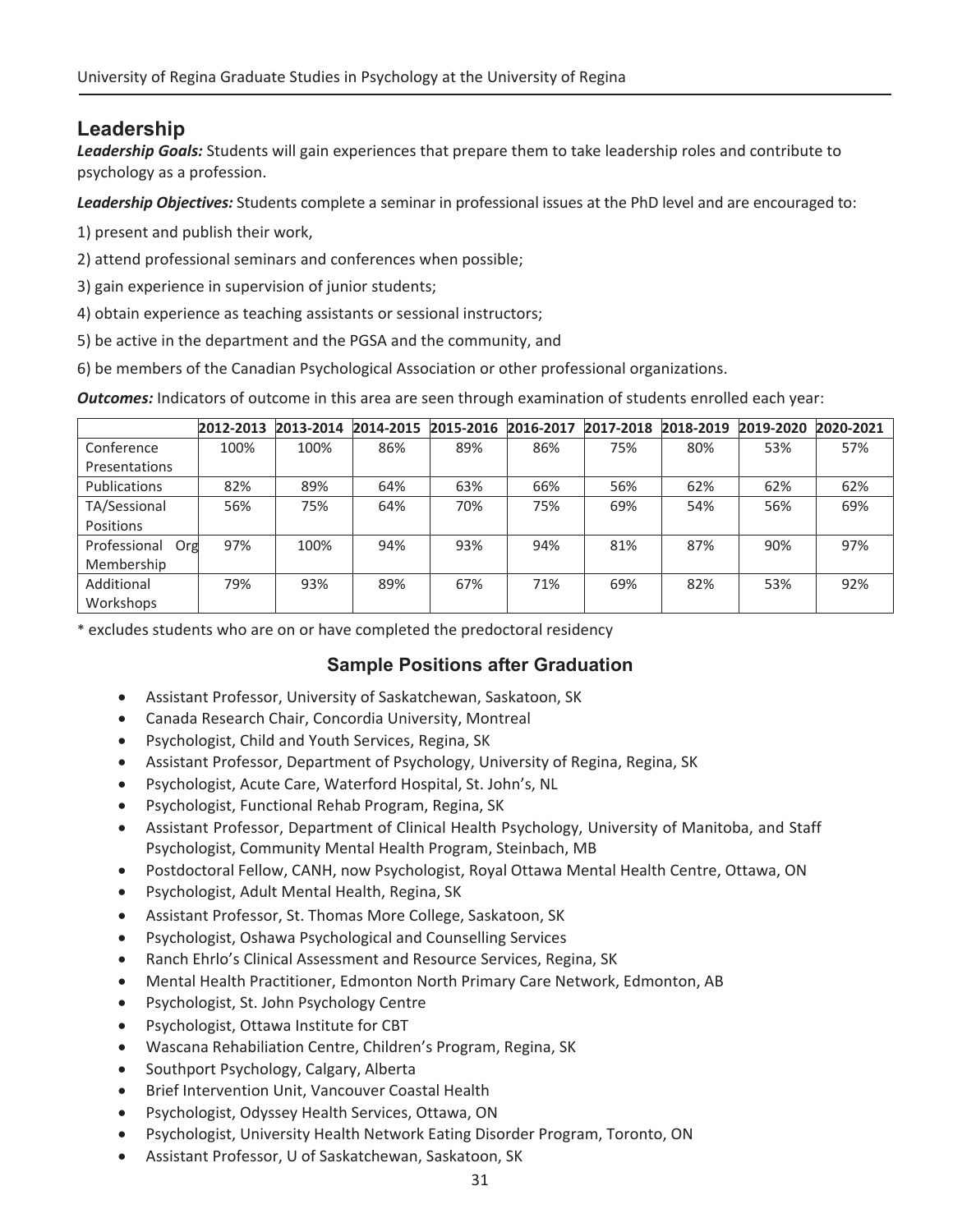- Clinical Psychologist, Alberta Health Services
- Mental Health and Addiction Services, Saskatoon Health Region

# **Graduate Survey**

Past graduates of our PhD program completed a survey about our program. Below is a summary of feedback from this survey.

|                                   | 2011-2012        | 2012-2013               | 2013-2014          | 2014-2016    | 2016-2017          | 2017-2018             | 2018-2021             |
|-----------------------------------|------------------|-------------------------|--------------------|--------------|--------------------|-----------------------|-----------------------|
| To what extent did the            | Completely -     | Completely -            | Completely -       | Completely - | Completely -       | Completely -          | Mostly -              |
| program achieve its               | 60%              | 70%                     | 50%                | 50%          | 33%                | 25%                   | 100%                  |
| goal to train you as a            | Mostly - 40%     | Mostly - 30%            | Mostly - 50%       | Mostly - 50% | Mostly - 67%       | Mostly - 75%          |                       |
| scientist practitioner?           |                  |                         |                    |              |                    |                       |                       |
| How would you rate the            | Excellent -      | Excellent -             | Excellent -        | Good - 100%  | Excellent -        | Excellent -           | Excellent-            |
| overall quality of the            | 40%              | 40%                     | 60%                |              | 67%                | 25%                   | 50%                   |
| training you received?            | Good - 60%       | Good - 60%              | $Good-40%$         |              | Good - 33%         | Good - 75%            | Good - 50%            |
| How prepared did you<br>feel for: |                  |                         |                    |              |                    |                       |                       |
| Conducting clinical               | Great - 60%      | Great - 60%             | Great - 40%        | Great - 50%  | Great - 67%        | Great - 50%           | Great - 50%           |
| assessments                       | Good - 40%       | Good - 40%              | Good - 50%         | Good - 50%   | Good - 33%         | Good - 50%            | Good - 50%            |
|                                   |                  |                         | Fair - 10%         |              |                    |                       |                       |
| Conducting clinical               | Great - 40%      | Great - 40%             | Great - 40%        | Good - 100%  | Great - 67%        | <b>Great - 25%</b>    | Great - 50%           |
| interventions                     | Good - 60%       | Good - 60%              | Good - 50%         |              | Good - 33%         | Good - 75%            | Poor - 50%            |
|                                   |                  |                         | Fair - 10%         |              |                    |                       |                       |
| Consulting with other             | Great - 50%      | Great - 50%             | Great - 50%        | Good - 50%   | Great - 67%        | Great - 50%           | Good - 50%            |
| professionals                     | Good - 40%       | Good - 40%              | Good - 40%         | Fair - 50%   | Good - 33%         | Good - 50%            | Poor - 50%            |
|                                   | Fair - 10%       | Fair - 10%              | Fair - 10%         |              |                    |                       |                       |
| Conducting research               | Great - 40%      | Great - 40%             | Great - 60%        | Great - 100% | Great - 100%       | Great - 100%          | Great - 50%           |
|                                   | Good - 50%       | Good - 50%              | Good - 40%         |              |                    |                       | Good - 50%            |
|                                   | Fair - 10%       | Fair - 10%              |                    |              |                    |                       |                       |
| Consuming research                | Great - 90%      | Great - 80%             | Great - 70%        | Great - 100% | Great - 100%       | Great - 100%          | $Great -$             |
|                                   | Good - 10%       | Good - 20%              | Good - 30%         |              |                    |                       | 100%                  |
| Teaching                          | Great - 40%      | Great - 40%             | Good - 40%         | Good - 50%   | Great - 67%        | Good - 75%            | Good -                |
|                                   | Good - 20%       | Good - 20%              | Fair - 60%         | Fair - 50%   | Good - 33%         | Poor - 25%            | 100%                  |
|                                   | Fair - 30%       | Fair - 40%              |                    |              |                    |                       |                       |
|                                   | Poor - 10%       |                         |                    |              |                    |                       |                       |
| Supervising clinical              | Great - 20%      | Great - 20%             | Great - 10%        | Good - 50%   | Great - 33%        | Good - 50%            | Poor - 100%           |
| work                              | Good - 40%       | Good - 50%              | Good - 70%         | Fair - 50%   | Good - 33%         | Poor - 50%            |                       |
|                                   | Fair - 20%       | Fair - 20%              | Fair - 20%         |              | Poor - 33%         |                       |                       |
|                                   | Poor - 20%       | Poor - 10%              |                    |              |                    |                       |                       |
| Dealing with ethical              | Great - 40%      | Great -40%              | Great - 20%        | Good -       | Great - 33%        | Good -                | Great - 50%           |
| issues                            | Good - 60%       | Good -60%               | Good - 80%         | 100%         | Good - 67%         | 100%                  | Good - 50%            |
| Working with diverse              | Great - 50%      | Great - 40%             | Great - 30%        | Good -       | Great - 33%        | Good -                | Good -                |
| clients                           | Good - 50%       | Good - 60%              | Good - 60%         | 100%         | Good - 67%         | 100%                  | 100%                  |
|                                   |                  |                         | Fair - 10%         |              |                    |                       |                       |
| In an overall sense, how          | very satisfied - | very satisfied -        | very               | Mostly       | very               | very                  | Mostly<br>Satisfied - |
| satisfied are you with            | 30%              | 30%                     | satisfied -        | Satisfied -  | satisfied          | satisfied             |                       |
| the training you                  | mostly           | <b>Mostly Satisfied</b> | 50%                | 50%          | $-67%$             | $-50%$                | 100%                  |
| received?                         | satisfied - 70%  | - 70%                   | Mostly             | Neutral-     | Mostly             | Mostly<br>Satisfied - |                       |
|                                   |                  |                         | Satisfied -<br>50% | 50%          | Satisfied -<br>33% | 50%                   |                       |
| If a friend of yours was          | Yes, definitely  | Yes, definitely -       | Yes,               | Yes, I think | Yes,               | Yes, I think          | Yes, I think          |
| interested in attending           | $-80%$           | 80%                     | definitely -       | so - 100%    | definitely -       | so - 100%             | so - 100%             |
| graduate school, would            | Yes, I think so  | Yes, I think so -       | 70%                |              | 67%                |                       |                       |
| you recommend our                 | $-20%$           | 20%                     | Yes, I think       |              | Yes, I think       |                       |                       |
| program?                          |                  |                         | so - 30%           |              | so - 33%           |                       |                       |
|                                   |                  |                         |                    |              |                    |                       |                       |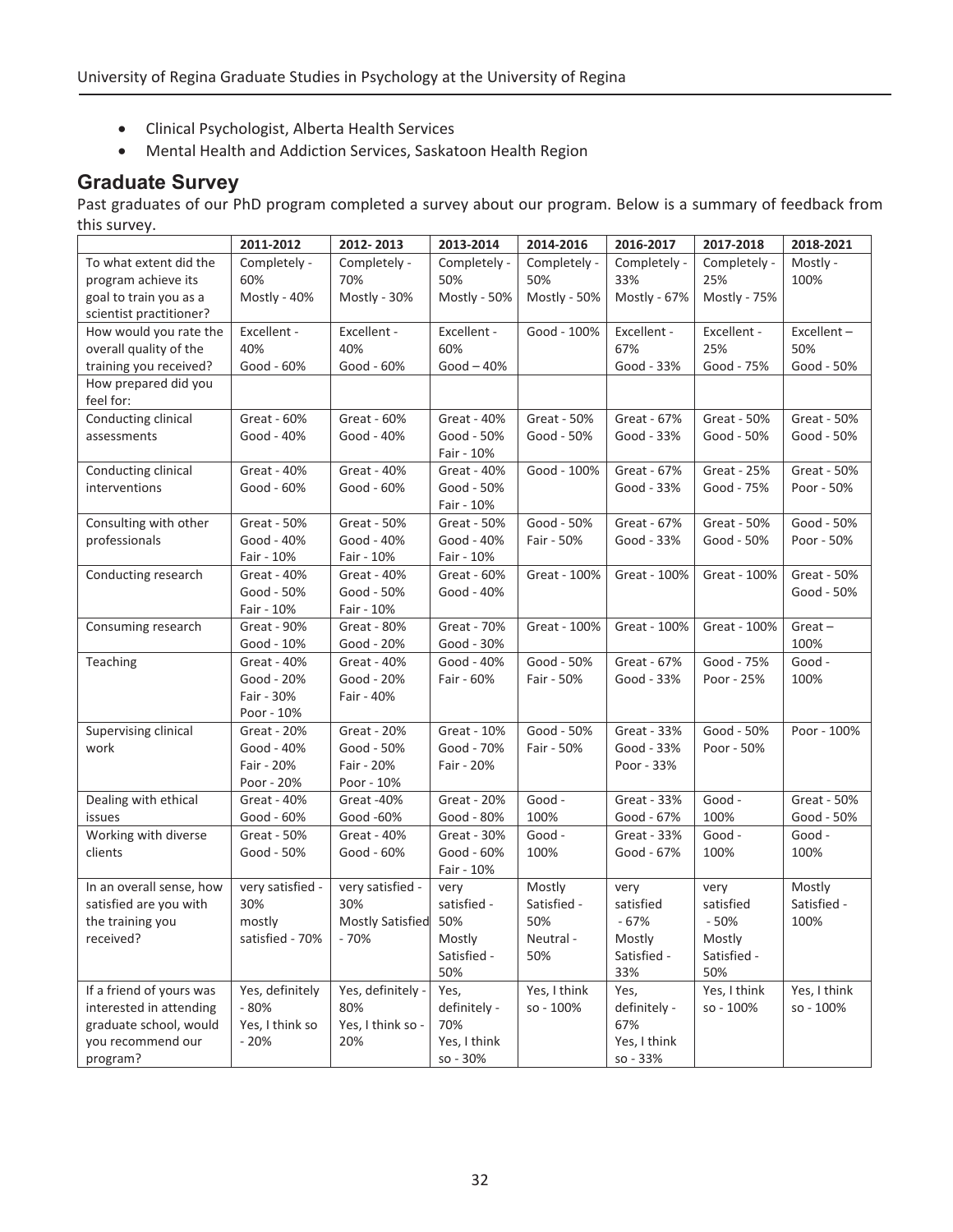#### **Notable Strengths and suggestions for improvements – reported by students 2010Ͳ2019**

### **STRENGTHS:**

- Research
	- o Research education & training (12)
	- o Productive research lab (1)
	- o Opportunities to attend conferences (1)
- Faculty and Supervisors
	- o Supportive supervisor/faculty (7)
	- o Supportive clinical supervisors (2)
	- o Supportive DCT invested in program and student success (2)
	- o Expertise and experience of the faculty (2)
	- o Personable program given small nature of program (4)
	- $\circ$  Collaborative program incorporate input from students ; students shaped program (2)
- **Clinical Training** 
	- $\circ$  Diversity of clinical training experiences (adult, child, neuropsychological, clinic based, hospital based) (5)
	- o Felt prepared for internship & career (1)
	- o Felt competitive with other students from other programs (1)
	- $\circ$  Opportunity to supervise other students in clinical settings (1)
	- o Comps are helpful (2)
- Courses/Workshops
	- o The ethics course prepared me for exams and professional practice (3)
	- o Quality of courses (2)
	- o Exposed to supervision/consultation/interprofessional collaboration (1)
	- $\circ$  Lots of additional training experiences available (e.g., symposium) (1)
- General Program
	- o Good balance of research & clinical training (4)
	- o Accreditation (1)
	- o Small and cohesive (1)
	- o Opportunities to teach undergraduate courses (1)

#### **SUGGESTIONS FOR IMPROVEMENT**

#### **Courses**

- $\bullet$  Include actual clients in the intervention II class (2)
- Increase the difficulty of the neuropsychology course (e.g., measures, clinical presentations) (1)
- More information on consultative psychology throughout training (1)
- More emphasis on some other therapy approaches in the intervention ii class (e.g., DBT, motivational interviewing, schema therapy). (2)
- There is a very limited focus on children and families and a solid foundation for family therapy would be beneficial (1)
- $\bullet$  Separate adult and child classes (1)
- $\bullet$  More additional workshops (1)
- $\bullet$  Examine case studies (1)
- Greater emphasis and provision of information about employment as psychologists;  $(1)$
- $\bullet$  Limited focus on marginalized populations first nations; people with disabilities (1)
- Providing students with the criteria used to decide course grades would help to give students a better sense of their strengths and weaknesses. Students would ultimately (maybe not immediately) benefit from a culture in which everyone hears about strengths and weaknesses (in practica and coursework and informally) from an early stage but, to build confidence, this is best done in a collegial atmosphere with an emphasis on positive changes observed.(1)
- The pressure on the Clinical Psychology students can be too high because of the multiple and there is not sufficient support to students' mental health (1)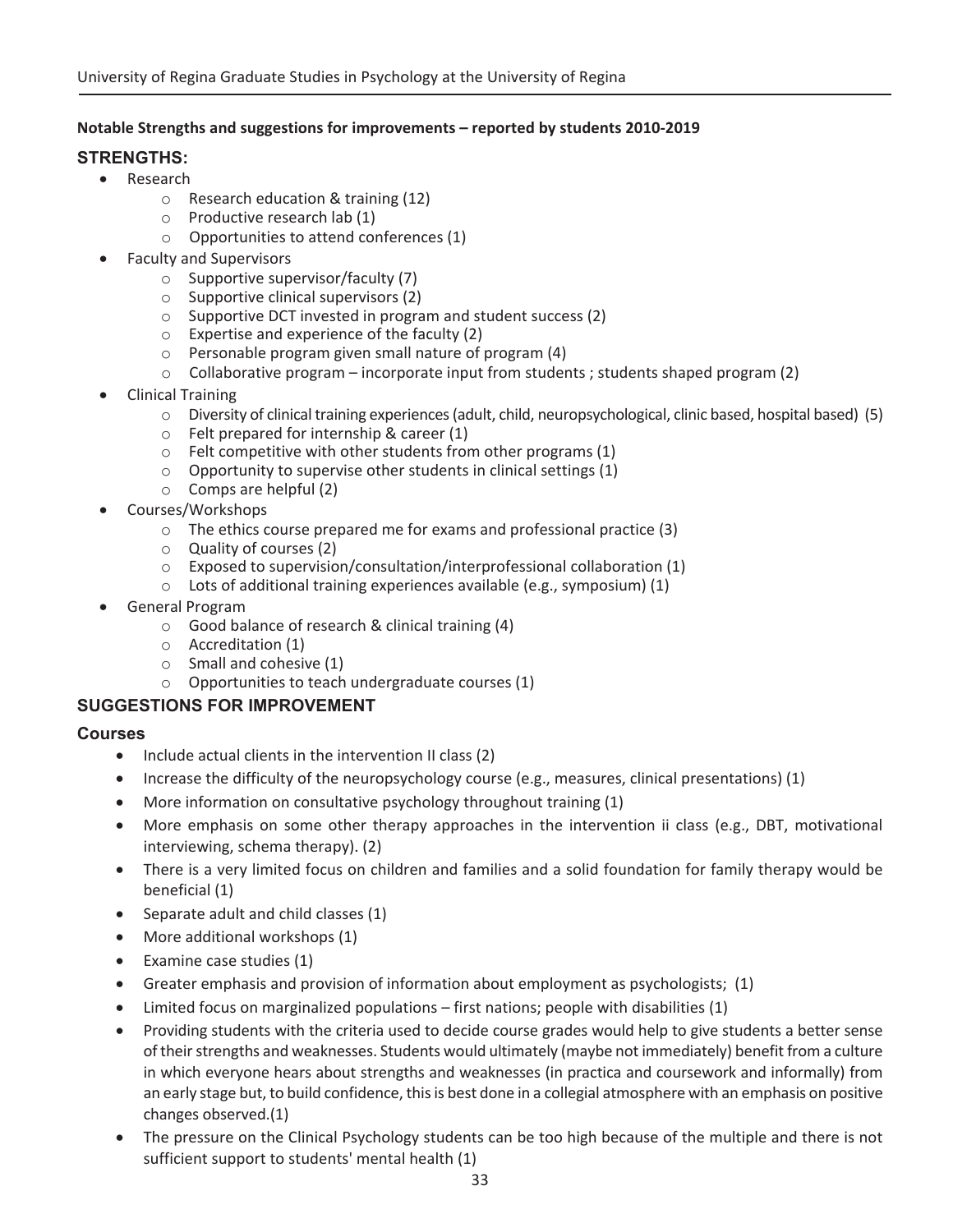#### **Clinical Training**

- Ensure students get experience with diversity with real clients (1)
- $\bullet$  Increased support for out of province practicum opportunities (1)
- Review of the process of how practicums are assigned to students  $(1)$
- Master's intervention course could be more practical (2)
- More practica and clients during placement (3)
- Exposure to more complex and challenging cases in the later stages of the training would have aided in the transition to my current areas of practice (1)
- Providing more opportunities to carry long-term clients throughout training would have also been helpful. (1)
- adapting the training program to changing landscape of healthcare and the role of psychology in healthcare settings (1)
- Difficult to get enough client contact hours for APPIC (1)
- Better preparation for applying for residency (e.g., when speaking with graduates from other programs, they indicated that they have seminars dedicated towards informing students on how to apply, how to interview, how to write a good cover letter) (2)
- $\bullet$  More clinical courses (1)

#### **Research**

- $\bullet$  Implement strict deadlines for thesis (1)
- Closer tracking of progress on thesis/dissertation and more encouragement on supervisors to maintain schedule (students have limited influence). (2)

#### **Administrative**

- More independence from FGSR. Their annual progress reports were repetitive from those completed for our department and I never felt they understood the unique nature of our program to other Ph.D. programs. (1)
- Other programs reduce fees once student has completed their comprehensive exams, this would be a nice way to reduce the cost of the program. (2)
- $\bullet$  Work towards guaranteed funding for incoming students (1)
- Process for providing anonymous feedback (1)

# **Financial Support**

#### **Funding for Master's Students**

| ັ                                                                  | 2014-2015<br>$(n=11)$ | 2015-2016<br>$(n=11)$ | 2016-2017<br>$(n=12)$ | 2017-2018<br>$(n=11)$ | 2018-2019<br>(n=14) | 2019-2020<br>$(n=13)$ | 2020-2021<br>$(n=10)$ |
|--------------------------------------------------------------------|-----------------------|-----------------------|-----------------------|-----------------------|---------------------|-----------------------|-----------------------|
| Average level of<br>income:                                        | \$31,629              | \$25, 358             | \$18,359              | \$17,508              | \$23,073            | \$25,717              | \$23,153              |
| # of students<br>reporting income<br>below \$10,000                | $\Omega$              | $\Omega$              | 2                     | $1**$                 | $\mathbf{1}$        | $\Omega$              | 1                     |
| # of students<br>reporting income<br>between \$10,000-<br>19,999   | $\Omega$              | 3                     | $\overline{2}$        | 8                     | 3                   | $\overline{2}$        | $\overline{2}$        |
| # of students<br>reporting income<br>between \$20,000-<br>\$29,999 | 6                     | 3                     | 7                     | $\overline{2}$        | $\overline{7}$      | 9                     | 5                     |
| # of students<br>reporting income<br>above \$30,000                | 5                     | 3                     | $\Omega$              | $\Omega$              | 3                   | $\overline{2}$        | $\overline{2}$        |
| % with external<br>funding                                         | 73%                   | 45%                   | 42%                   | 36%                   | 40%                 | 54%                   | 60%                   |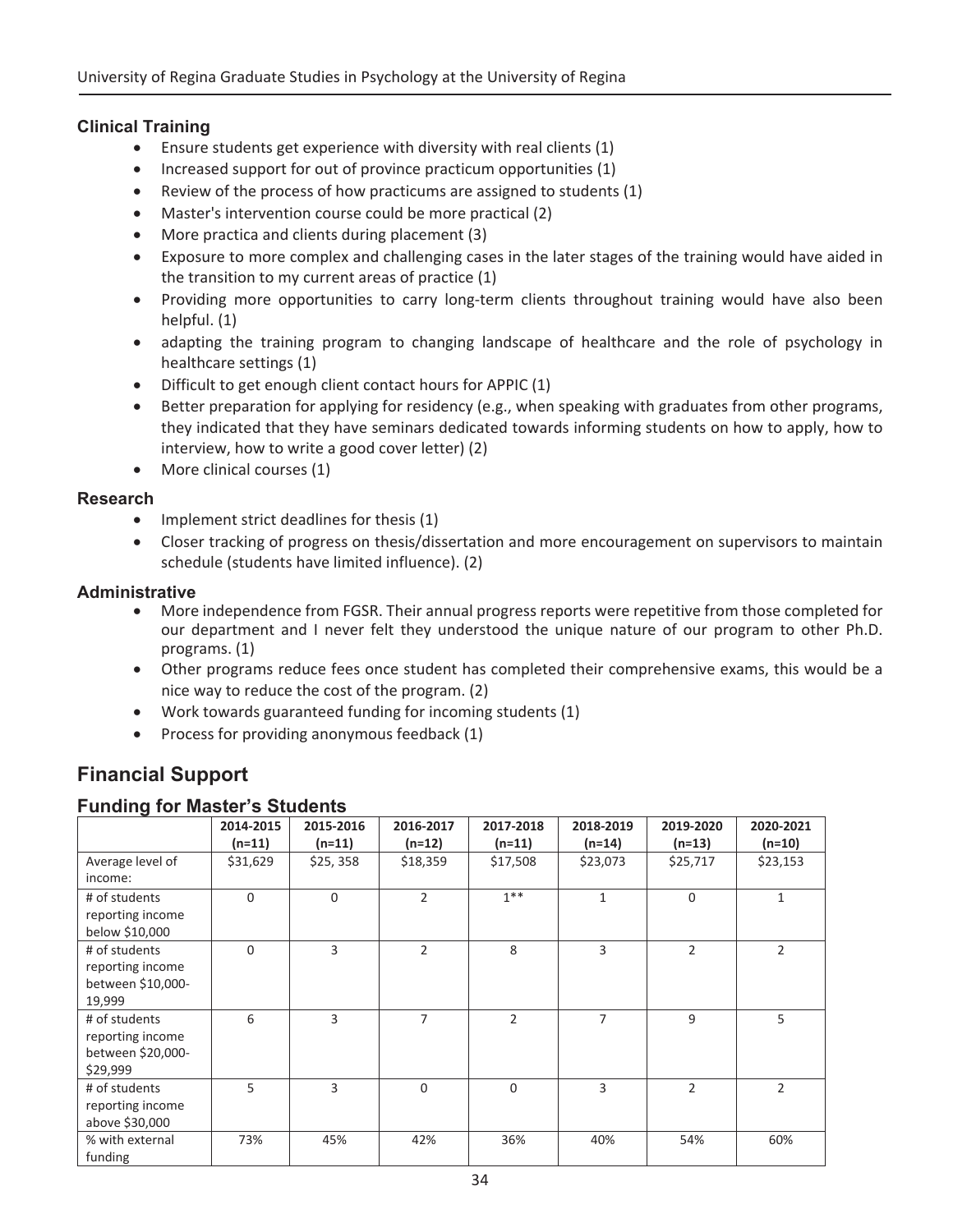| % with FGSR funding | 91%  | 100% | 100% | 55% | 67% | 39% | 100% |
|---------------------|------|------|------|-----|-----|-----|------|
| % who obtained TA   | 100% | 73%  | 100% | 73% | 60% | 69% | 30%  |
| funding             |      |      |      |     |     |     |      |
| % who obtained RA   | 73%  | 73%  | 42%  | 9%  | 26% | 62% | 60%  |
| funding             |      |      |      |     |     |     |      |
| % who held outside  | 18%  | 36%  | 9%   |     | 13% | 8%  | 10%  |
| employment          |      |      |      |     |     |     |      |

\*this student was not eligible for internal funding

## **Ph.D. Funding**

|                                                                    | 2014-2015<br>$(n=17)^*$ | 2015-2016<br>$(n=16)*$ | 2016-2017<br>$(n=23)$ | 2017-2018<br>$(n=20)*$ | 2018-2019<br>$(n=19)*$ | 2019-2020<br>$(n=17*)$ | 2020-2021<br>$(n=16*)$ |
|--------------------------------------------------------------------|-------------------------|------------------------|-----------------------|------------------------|------------------------|------------------------|------------------------|
| Average level of<br>income:                                        | \$32,175                | \$29,190               | \$29,956              | \$31,502               | \$27,939               | \$29,947               | \$29,496               |
| # of students<br>reporting income<br>between \$0-19,999            | $\mathbf{1}$            | $\overline{2}$         | $\overline{2}$        | 5                      | 6                      | $\mathcal{L}$          | $\mathbf{1}$           |
| # of students<br>reporting income<br>between \$20,000-<br>\$29,999 | $\overline{7}$          | $\overline{7}$         | 11                    | 11                     | 6                      | 6                      | 8                      |
| # of students<br>reporting income<br>between \$30,000-<br>\$39,999 | 5                       | 3                      | $\overline{4}$        | 3                      | 3                      | 5                      | 3                      |
| # of students<br>reporting income<br>above \$40,000                | 4                       | $\overline{4}$         | 6                     | $\mathbf{1}$           | $\overline{4}$         | $\overline{4}$         | $\overline{4}$         |
| % with major<br>external funding                                   | 47%                     | 38%                    | 39%                   | 45%                    | 47%                    | 47%                    | 69%                    |
| % with FGSR<br>funding                                             | 71%                     | 25%                    | 70%                   | 75%                    | 68%                    | 59%                    | 69%                    |
| % who obtained<br>TA/sessional<br>funding                          | 41%                     | 63%                    | 65%                   | 60%                    | 63%                    | 47%                    | 69%                    |
| % who obtained RA<br>funding                                       | 65%                     | 50%                    | 48%                   | 45%                    | 37%                    | 35%                    | 94%                    |
| % who held outside<br>employment                                   | 41%                     | 19%                    | 39%                   | 30%                    | 26%                    | 29%                    | 19%                    |

\* excludes those who are on or have completed the pre-doctoral residency

## **Program Statistics**

|                          | 2012-2013 2013-2014 2014-2015 2015-2016 2016-2017 2017-2018 2018-2019 |      |    |    |    |    |     | 2019-2020 | 2020-2021 |
|--------------------------|-----------------------------------------------------------------------|------|----|----|----|----|-----|-----------|-----------|
| Number of Master's       |                                                                       |      | 6  | 6  |    |    |     |           |           |
| <b>Students Admitted</b> |                                                                       |      |    |    |    |    |     |           |           |
| Master's                 | 23                                                                    | 24   | 24 | 27 | 25 | 23 | N/A | 24        | N/A       |
| Number of Ph.D.          | 4                                                                     | 6    |    |    | 4  |    | 4   |           |           |
| <b>Students Admitted</b> |                                                                       |      |    |    |    |    |     |           |           |
| Number of Ph.D.          | 4                                                                     | 6    |    |    |    |    |     |           |           |
| Graduates                |                                                                       |      |    |    |    |    |     |           |           |
| PhD Time to              | 100                                                                   | 96.5 | 90 | 74 | 77 | 78 | 72  | 92        |           |
| Completion (months)      |                                                                       |      |    |    |    |    |     |           |           |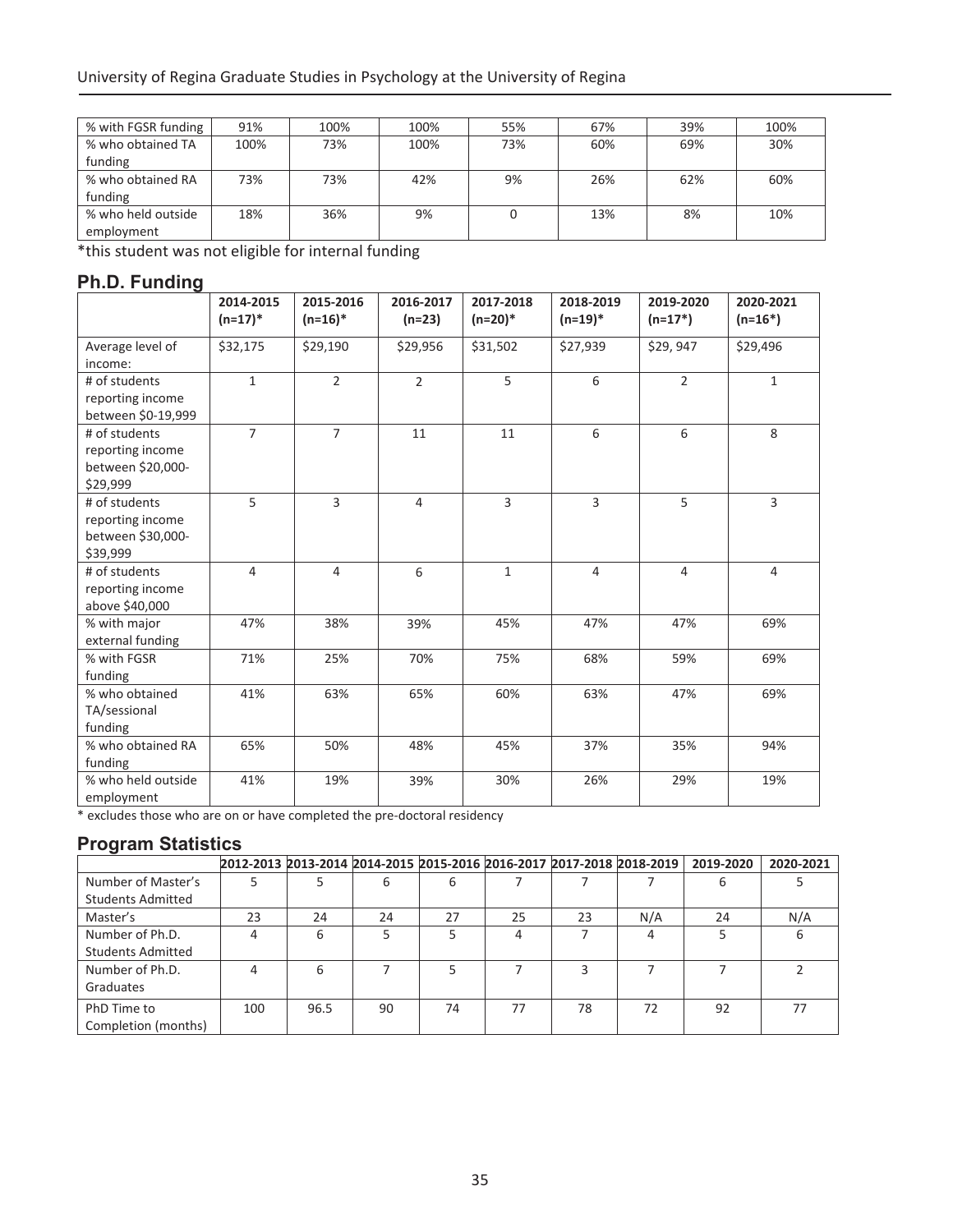# **Faculty Statistics**

|                                               | 2012- | 2013- | 2014- | 2015- | 2016- | 2017- | 2018- | 2019- | 2020- |
|-----------------------------------------------|-------|-------|-------|-------|-------|-------|-------|-------|-------|
|                                               | 2013  | 2014  | 2015  | 2016  | 2017  | 2018  | 2019  | 2020  | 2021  |
| Total number of core<br>faculty               | 9     | 9     | 9     | 12    | 12    | 11    | 9     | 9     | 10    |
| Total number of                               | 10    | 10    | 10    | 10    | 10    | 8     | 10    | 9     | 11    |
| complementary faculty                         |       |       |       |       |       |       |       |       |       |
| Total number of adjunct                       | 26    | 21    | 21    | 22    | 22    | 22    | 22    | $11*$ | 11    |
| faculty & professional                        |       |       |       |       |       |       |       |       |       |
| associates                                    |       |       |       |       |       |       |       |       |       |
| Core faculty males                            | 33%   | 44%   | 44%   | 25%   | 25%   | 27%   | 44%   | 44%   | 40%   |
| tenured                                       |       |       |       |       |       |       |       |       |       |
| Core faculty males non-                       | 11%   | $0\%$ | 0%    | 17%   | 17%   | 9%    | 0%    | 0%    | 0%    |
| tenured                                       |       |       |       |       |       |       |       |       |       |
| Core faculty females                          | 44%   | 44%   | 44%   | 50%   | 41%   | 45%   | 44%   | 56%   | 83%   |
| tenured                                       |       |       |       |       |       |       |       |       |       |
| Core faculty female non-                      | 11%   | 11%   | 11%   | 8%    | 17%   | 18%   | 11%   | 0%    | 17%   |
| tenured                                       |       |       |       |       |       |       |       |       |       |
| Authors/co-authors of                         | 100%  | 100%  | 100%  | 100%  | 100%  | 100%  | 100%  | 100%  | 100%  |
| papers at professional or                     |       |       |       |       |       |       |       |       |       |
| scientific meetings                           |       |       |       |       |       |       |       |       |       |
| Authors/co-authors of<br>articles in refereed | 100%  | 100%  | 100%  | 100%  | 100%  | 100%  | 100%  | 100%  | 100%  |
|                                               |       |       |       |       |       |       |       |       |       |
| journals<br>Member of Journal                 | 33%   | 44%   | 30%   | 42%   | 58%   | 64%   | 56%   | 78%   | 60%   |
| editorial board                               |       |       |       |       |       |       |       |       |       |
| Thesis supervisor                             | 100%  | 100%  | 100%  | 67%   | 100%  | 100%  | 100%  | 100%  | 100%  |
| Thesis supervisor                             | 10%   | 20%   | 20%   | 10%   | 25%   | 13%   | 10%   | 11%   | 0%    |
| (complementary faculty)                       |       |       |       |       |       |       |       |       |       |
| Recipients of grants or                       | 89%   | 100%  | 100%  | 100%  | 92%   | 91%   | 100%  | 100%  | 100%  |
| contracts                                     |       |       |       |       |       |       |       |       |       |
| Members in professional                       | 100%  | 100%  | 100%  | 100%  | 100%  | 100%  | 100%  | 100%  | 100%  |
| associations                                  |       |       |       |       |       |       |       |       |       |
| Engaged in professional                       | 100%  | 100%  | 100%  | 67%   | 92%   | 91%   | 91%   | 90%   | 90%   |
| practice                                      |       |       |       |       |       |       |       |       |       |
| Engaged in professional                       | 100%  | 100%  | 100%  | 100%  | 86%   | 100%  | 100%  | 100%  | 100%  |
| practice (adjunct)                            |       |       |       |       |       |       |       |       |       |
| Registered in program                         | 100%  | 100%  | 100%  | 100%  | 100%  | 100%  | 100%  | 100%  | 100%  |
| jurisdiction                                  |       |       |       |       |       |       |       |       |       |
| Registered in program                         | 92%   | 86%   | 86%   | 86%   | 100%  | 100%  | 100%  | 72%   | 64%   |
| jurisdiction (adjunct and                     |       |       |       |       |       |       |       |       |       |
| professional associates)                      |       |       |       |       |       |       |       |       |       |

\* This reflects administrative changes in the definitions of these positions, as well as renewals.